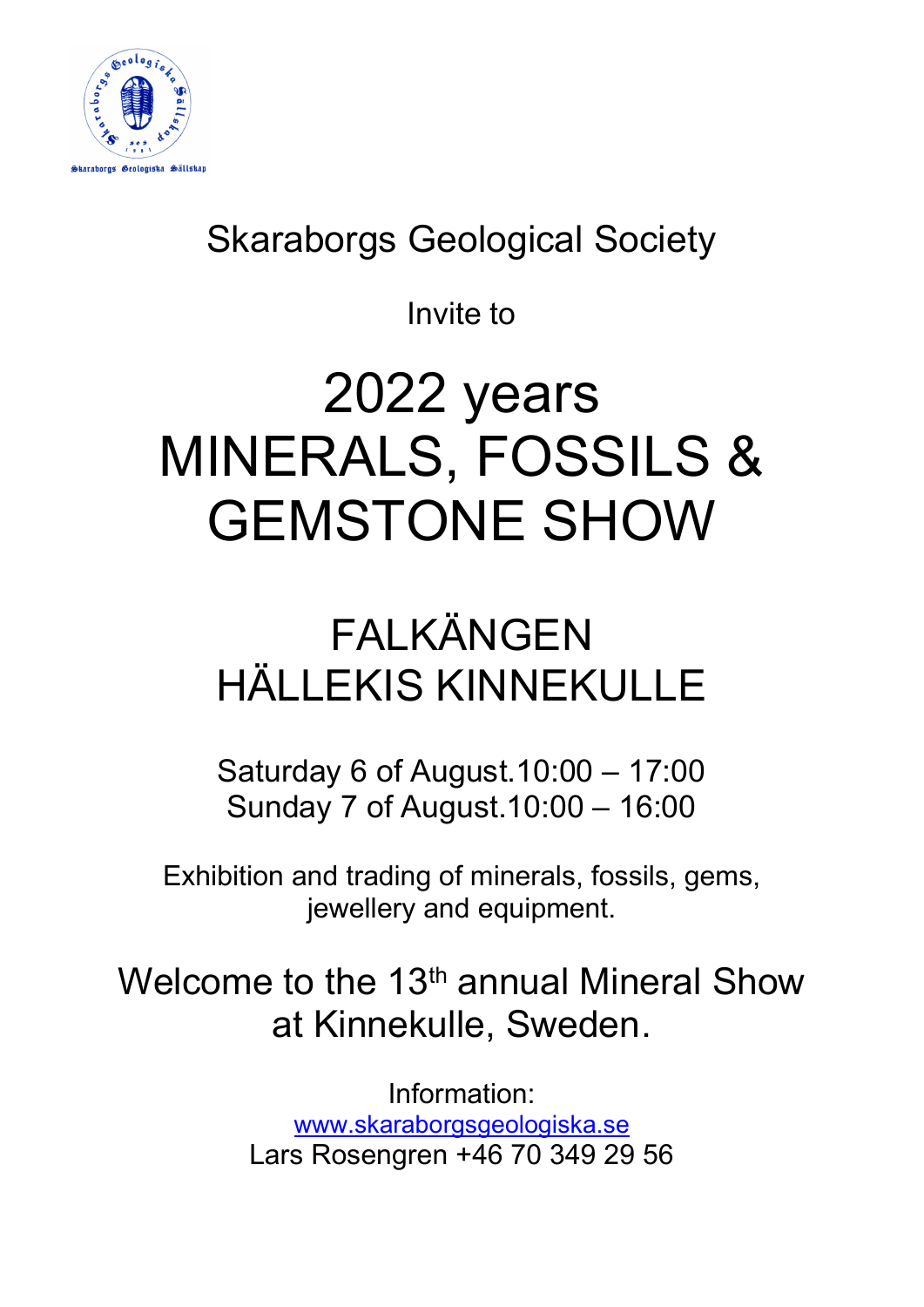#### Info

Falkängen is a small handicraft village located in the village of Hällekis, close to the mount Kinnekulle and the lake Vänern.

The handicraft village has about 65.000 – 70.000 visitors per year during four months in the summer, between the  $1<sup>st</sup>$  of May and the  $31<sup>st</sup>$  of August.

At Kinnekulle has quarrying of stone been going on for more than a thousand years. The former limestone quarry is also well known for fossils.

Skaraborgs Geological Society has been located at the Falkängen handicraft village since over twenty years. SGS also have an exhibition of minerals and fossils at the location.

#### Show tables' location

Most of the tables will be placed outdoors along Falkängen's main road. Close to some of the tables, cars or vans can be parked. A smaller number of indoor-tables will be be set up in a building, directly connected to the outdoor exhibition. Outdoor and indoor exhibition will thereby be "linked together".

The outdoor tables are 3 x 0,8 m in size and equipped with over head support. Tarp, clamps and other things needed for rain cover is the exhibitor's responsibility to bring along. A limited amount of tarps and clamps are available for rent from SGS after contact with the show information.

Due to limited space on the lawns where the tables are placed, the number of outdoor tables is limited to a maximum of 3 tables / exhibitors

The indoor tables are of type conference tables sized circa180 x 80 cm. Electrical power is available for the indoor tables.

Because of limited space in the indoor hall is the number of indoor tables for rent limited to a maximum of 2 tables/ exhibitors.

The indoor show building will be locked during night time and unlocked on hr 08:00 Sunday morning.

NOTE: Subject to the Swedish Public Health Agency's recommendations regarding the Corona situation, it may not be possible to keep the indoor exhibition open.

 In such a case, exhibitors who have booked indoor table/s are either offered outdoor table/s or have the table rent refunded.

#### Insurances/ taxes

The exhibitors are responsible for insurance of their articles and taxes.

#### Useful information

Check in and information is found in the information tent located beside SGS exhibition local.

Toilets are located inside the café, besides the café and inside some of the handicraft houses.

SGS members are provided with name signs and will do their best to help with unpacking and mount tarps. Please ask if you need help.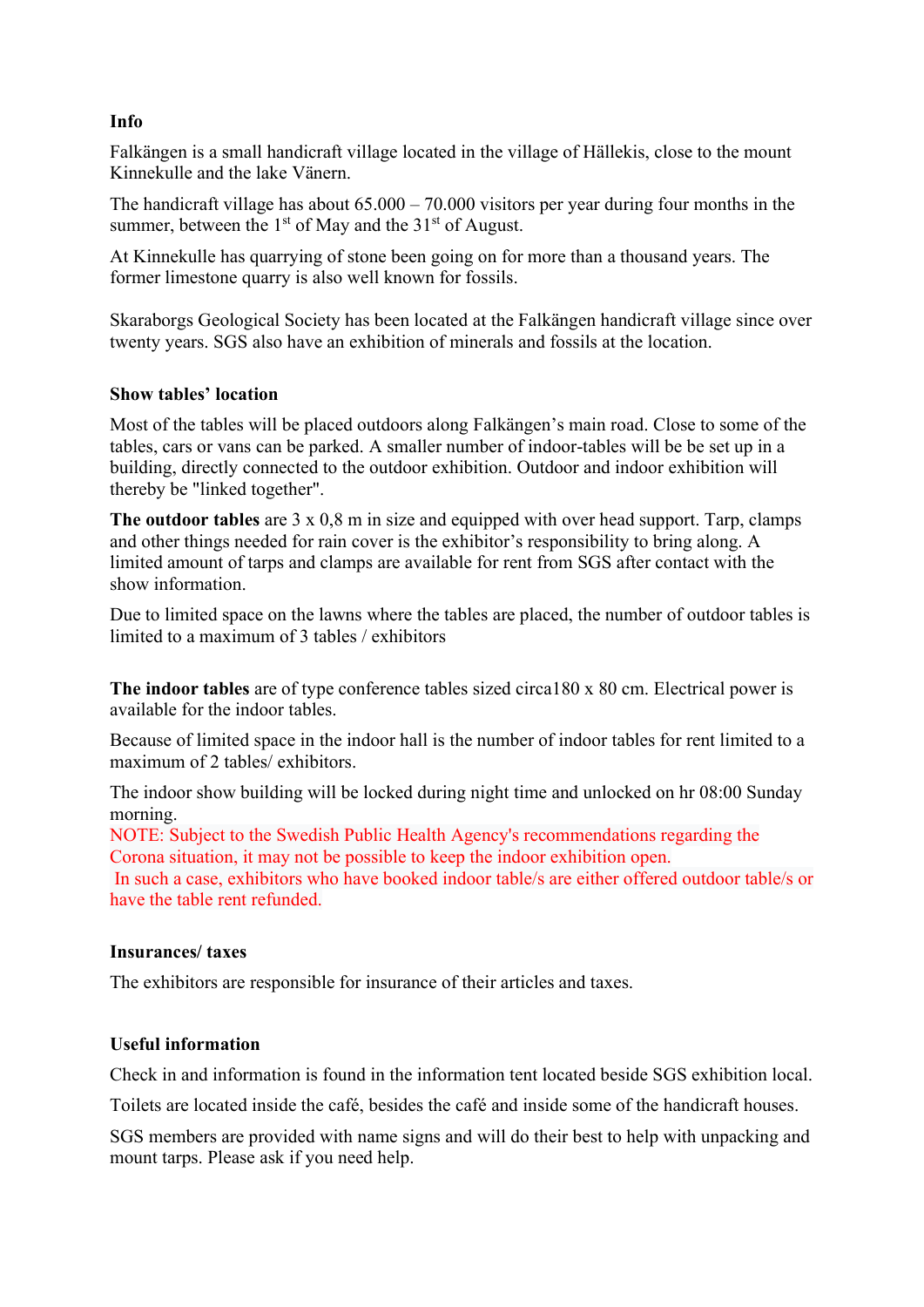#### To contact the show responsible call: Lars Rosengren on phone. 070-349 29 56 /+46 70 349 29 56.

Car parking will be done after SGS directions.

Electrical power can be supplied to some of the tables, charge 50 SEK/ day.

Other agreements have to be made with SGS.

#### General regulations

Strictly minerals, rocks, fossils, literature or articles made of stone and equipment for work, analyze/study, store or display of stones or minerals are allowed to be exposed/for sale.

All goods must be clearly labeled, either individually with a price tag or in a group with a sign (e.g. Hematite necklace 120: -/piece). All prices must be specified in SEK (Swedish kronor).

Artificial materials as e.g. synthetic stones. or dyed minerals, shall distinct be marked with information about this. This is also valid for artificial fossils.

Exhibitors undertake to exhibit during the fair / both days (unless otherwise agreed with the organizer) and absolutely not pack down before the show closes.

All sales must be from the organizer rented tables. Own tables for exhibitions and sales are normally not allowed, but in very special cases may be permitted if the organizer gives his permission. "Packing tables" should be placed separately from the sales tables. SGS show manager reserves the right to interpret this issue.

#### Hazardous materials such as Mercury etc. is NOT allowed to offer for sale.

Minerals and substances of uncertain origin must be out of reach for children and are not allowed for sale to children.

All information about minerals with so-called 'healing power' is NOT allowed in combination with selling.

Exhibitor is by oneself responsible for any damage he/she causes.

#### Reservation rules

- Registration details must be received at latest Juni 1, 2022.

- Confirmation will be sent out after the registration details is received

- Payment shall be made after confirmation is received, payment completed to SGS not later than June 15, 2022.

Registration and payment should be done according to directions on the registration form.

#### Cancellation rules

Full cancellation is valid until 10 days before the show. Thereafter a doctor's certificate is required for refund. The whole paid amount will be refunded if the cancellation rules are followed.

#### Hand over of table

Exhibitors are not allowed to rent out or hand over table/s to other exhibitors.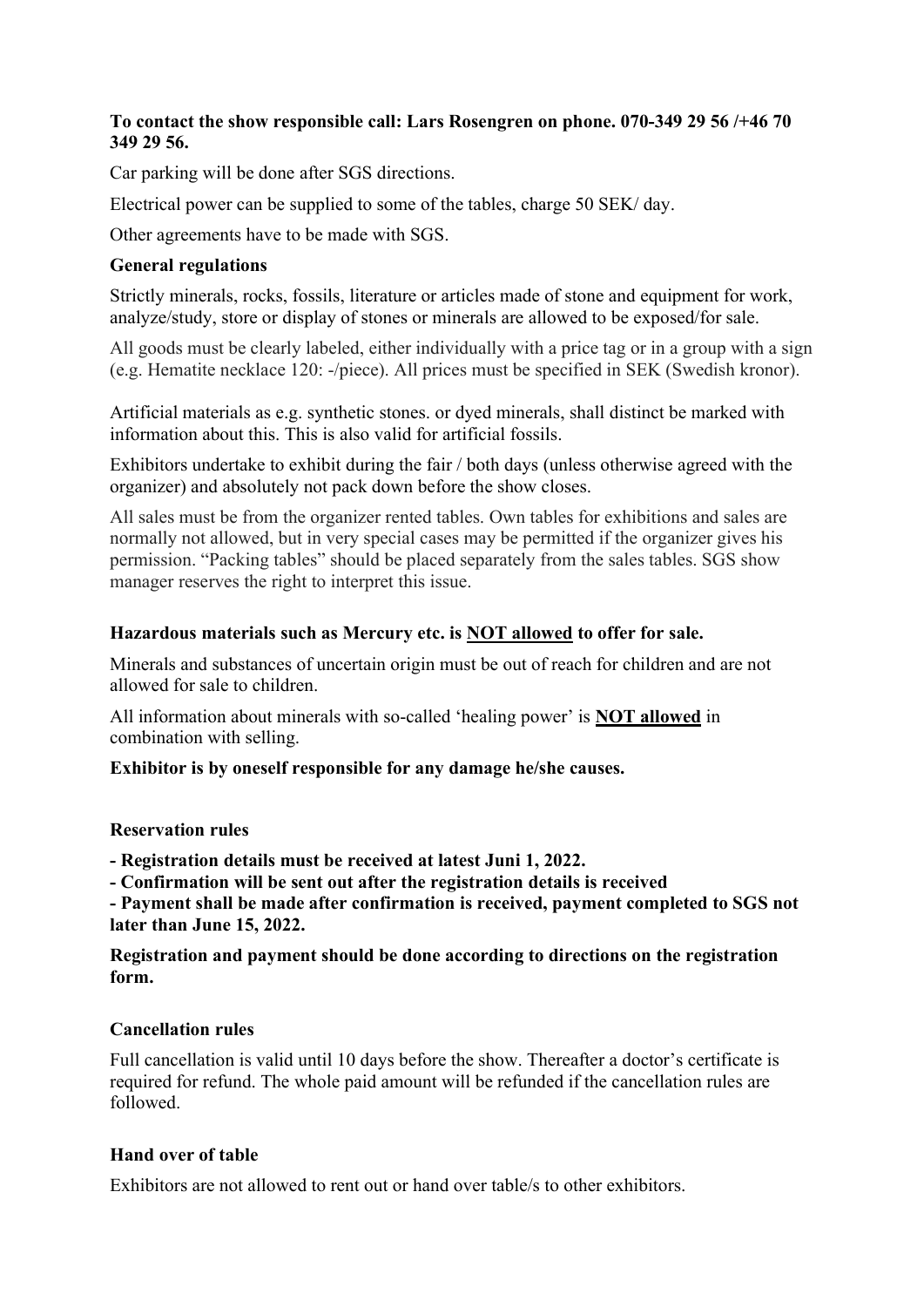Tables not occupied latest at hr 10:00 on Saturday, or abandoned tables will be rented out of SGS according to waiting list.

Possible delay or urgent absence during Friday or Saturday morning should be informed to Lars Rosengren on phone: 070-349 29 56 / +46 70 349 29 56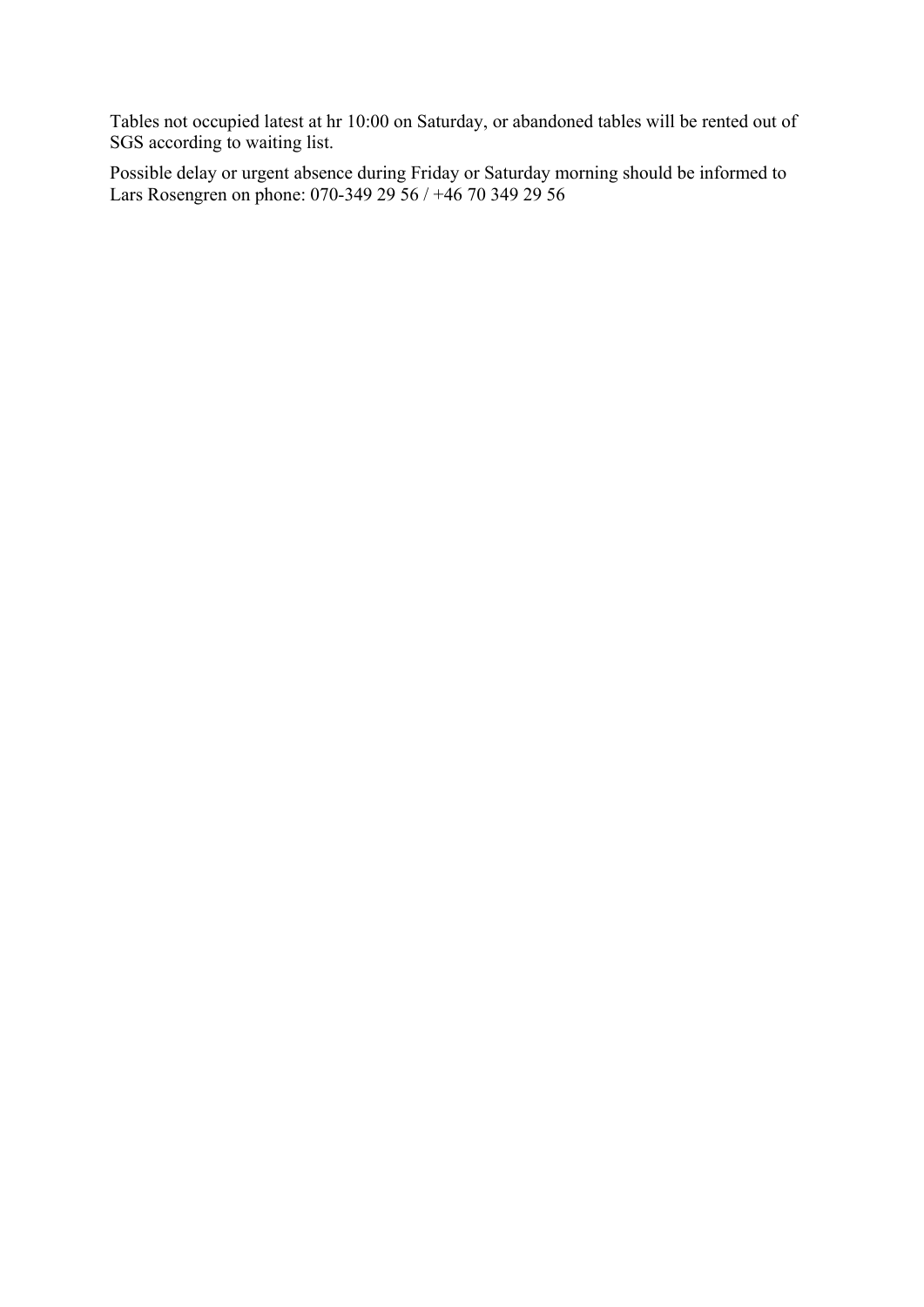#### Service

In Falkängen village you find a cafeteria who sells coffee, snacks, food and sandwiches.

#### Party with dinner

During Saturday evening, SGS will organize a party with a meal for the exhibitors. NOTE Pre-registration is also required for this event, which is binding, and payment in advance must be made in connection with payment of the table rent.

In the case of special dietary requests, this must be clearly stated upon registration.

#### Accommodation

Vans, cars and caravan trailers can be parked on the parking area close to the show area.

N.B. There is no electrical outlet in this parking area.

Other accommodations:

Youth hostel of Falkängen/ Vandrarhemmet, Falkängen Phone. 070-976 84 84 / +46 70 976 84 84 e-mail: info@kinnekullevandrarhem.se

Marias Logi, Falkängen

Phone 070-553 08 39 / +46 70 553 08 39

e-mail: info@mariaslogi.se

#### Kinnekulle Camping and cabin village/ Kinnekulle Camping och Stugby

(located by Vänern 3 – 4 km from Falkängen) Phone. 0510–54 41 02 / +46 510 54 41 02

#### Medelplanagården

(located ca 7 km from Falkängen) tel. 0510–54 01 22 / +46 510 54 01 22

#### Forshems Gästgiveri/Karlslunds pensionat

(located 3 – 4 km from Falkängen)

e-mail: info@pensionatkarlslund.se

Phone: 0501–420 55 /+46 501 – 420 55

Rental of cottages in and around Kinnekulle is arranged by the tourist office. www.lackokinnekulle.se

#### More information about the area:

www.falkangen.se and www.lackokinnekulle.se